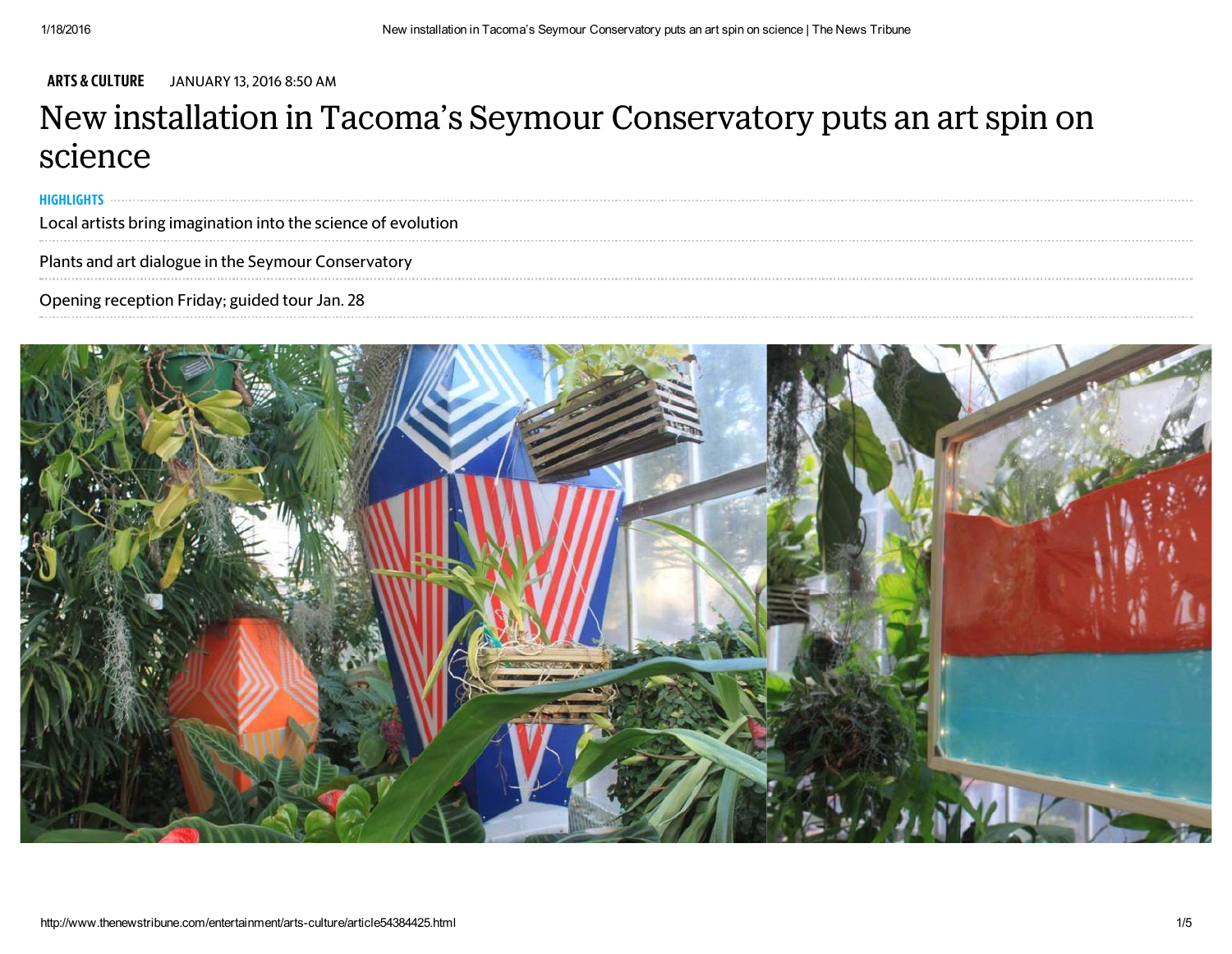$\left\langle \right\rangle$  7 of 8

#### BY ROSEMARY PONNEKANTI [rponnekanti@thenewstribune.com](mailto:rponnekanti@thenewstribune.com)

It's challenging to fit art into a conservatory. It's not just that humidity destroys paper and canvas: surfaces are uneven, lights and power are tricky, and of course there are plants hanging everywhere. The art has to adapt — and that's part of the point of "Evolution," which opens Friday (Jan. 15) in Tacoma's historic Seymour Conservatory in Wright Park. The other point, made in subtle and tangible ways, is that evolution in the 21st century is full of strange possibilities, in which art is just as valid as science.

"Evolution" has one of Tacoma's most imaginative curators in Lisa Kinoshita, who — as the owner of art-and-plant-boutique Moss+Mineral — has the perfect eye for juxtaposing plants and art. Working with artists and conservatory staff, Kinoshita has tucked the sculptures into the botanical displays as if they've always been there, commenting on their living surroundings.

Ironically, the first thing you see doesn't speak much to the subject. Claudia Riedener's bulbous, oversize ceramic heads are fun in a Roman party kind of way, but they've made an appearance in a few other shows before this (301 Puyallup Ave., for example) and they don't say anything original anymore, let alone about evolution.

Surrounding the heads, though, is a fascinating audio work by Susan Surface, who has sampled mockingbirds using natural calls and imitating everything from car alarms to grinding machinery. Synching the mimicry to sound even more like the man-made original, she's evolved the birds' own evolution into something out of "The Hunger Games," eerie and discomforting.

Farther on, Yuki Nakamura explores the landscape of trees with tiny islands of colored vinyl stuck to the peeling bark of the allspice tree. This is the conservatory's biggest plant, scraping the dome's ceiling, and yet the bright patches of vinyl creeping their way up the trunk bring your eyes down, like a disease slowly being absorbed by the tree, changing its very essence. In fact, it's the tree that's evolving the art: by day three, Nakamura had already observed how fast the trunk peeled, and how the bark landscape was changing from what she had originally, painstakingly, copied onto transfer sheets.

## YUKI NAKAMURA'S BRIGHT PATCHES OF VINYL CREEPING THEIR WAY UP THE TRUNK BRING YOUR EYES DOWN, LIKE A DISEASE SLOWLY BEING ABSORBED BY THE TREE. IN FACT, IT'S THE TREE THAT'S EVOLVING THE ART. "

More Nakamura works dot the plantscape: lifelike ceramic light bulbs growing like green-spattered mushrooms from the dirt, and cactus-shaped protrusions emerging in smooth white clay from the koi pond.

i